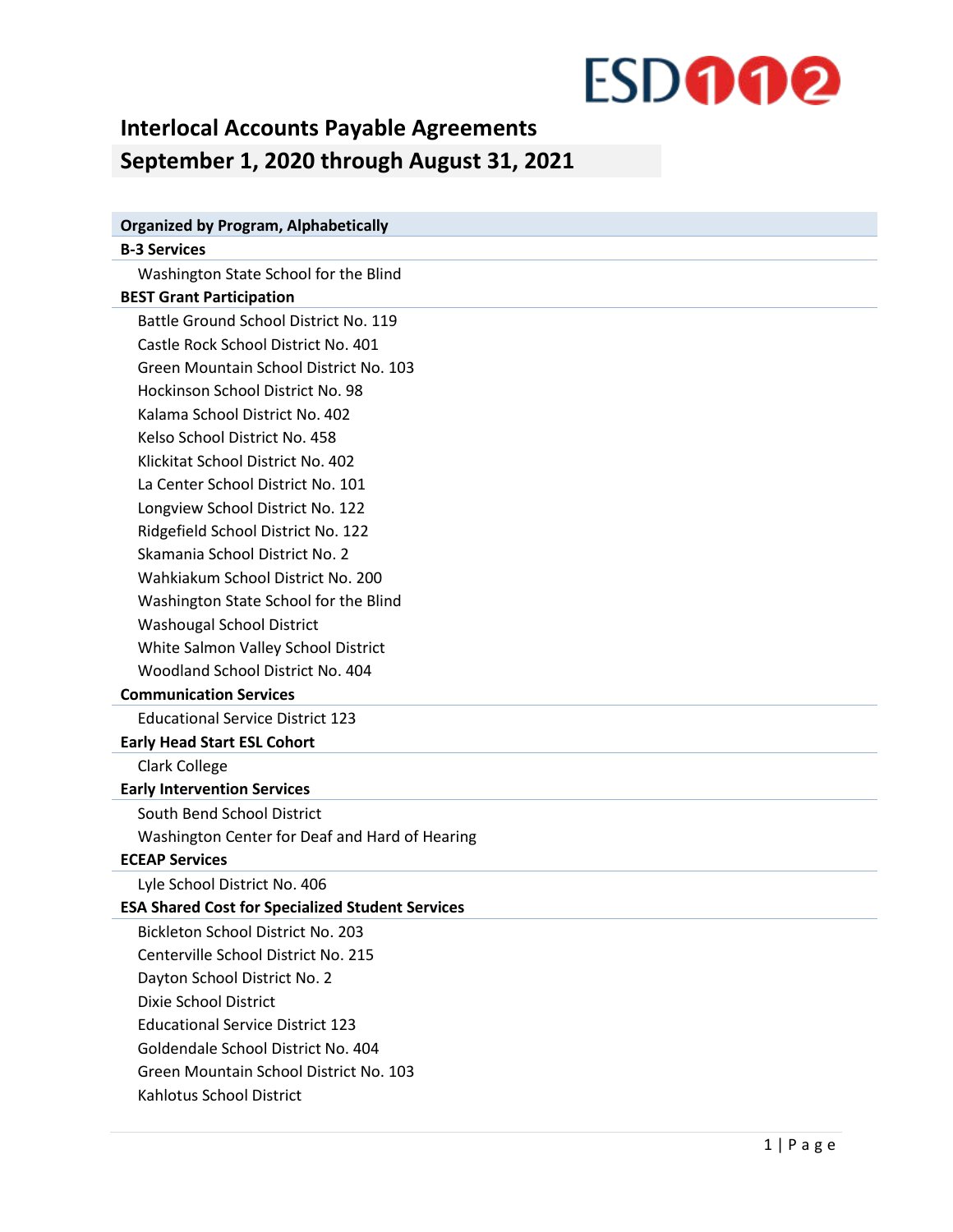# **ESDOGO**

- Methow Valley School District Mount Pleasant School District No. 29 -93 North Central Educational Service District Ocean Beach School District No. 101 Orondo School District Raymond School District No. 116 Skamania School District No. 2 Stevenson Carson School District No. 303 Toutle Lake School District No. 130 Waterville School District
- Wishram School District No. 94

#### **ESD -U Certification Program**

Battle Ground School District No. 119 Camas School District No. 117 Castle Rock School District No. 401 Evergreen School District No. 114 Kalama School District No. 402 Longview School District No. 122 Lower Columbia College Naselle -Grays River School District Vancouver School District Washougal School District

Woodland School District No. 404

#### **Family Resource Coordinator**

Educational Service District 123 North Central Educational Service District Olympic Educational Service District No. 114

#### **Inclusionary Practices Design**

Educational Service District 105 Educational Service District 113 Educational Service District 123 NEW Educational Service District 101 North Central Educational Service District Northwest Educational Service District 189 Olympic Educational Service District No. 114 Puget Sound Educational Service District

#### **Inclusionary Practices Evaluation**

Puget Sound Educational Service District

#### **Maintenance Parking and Repair**

Evergreen School District No. 114

Longview School District No. 122

#### **nPower Gorge Girls Support**

Educational Service District 105